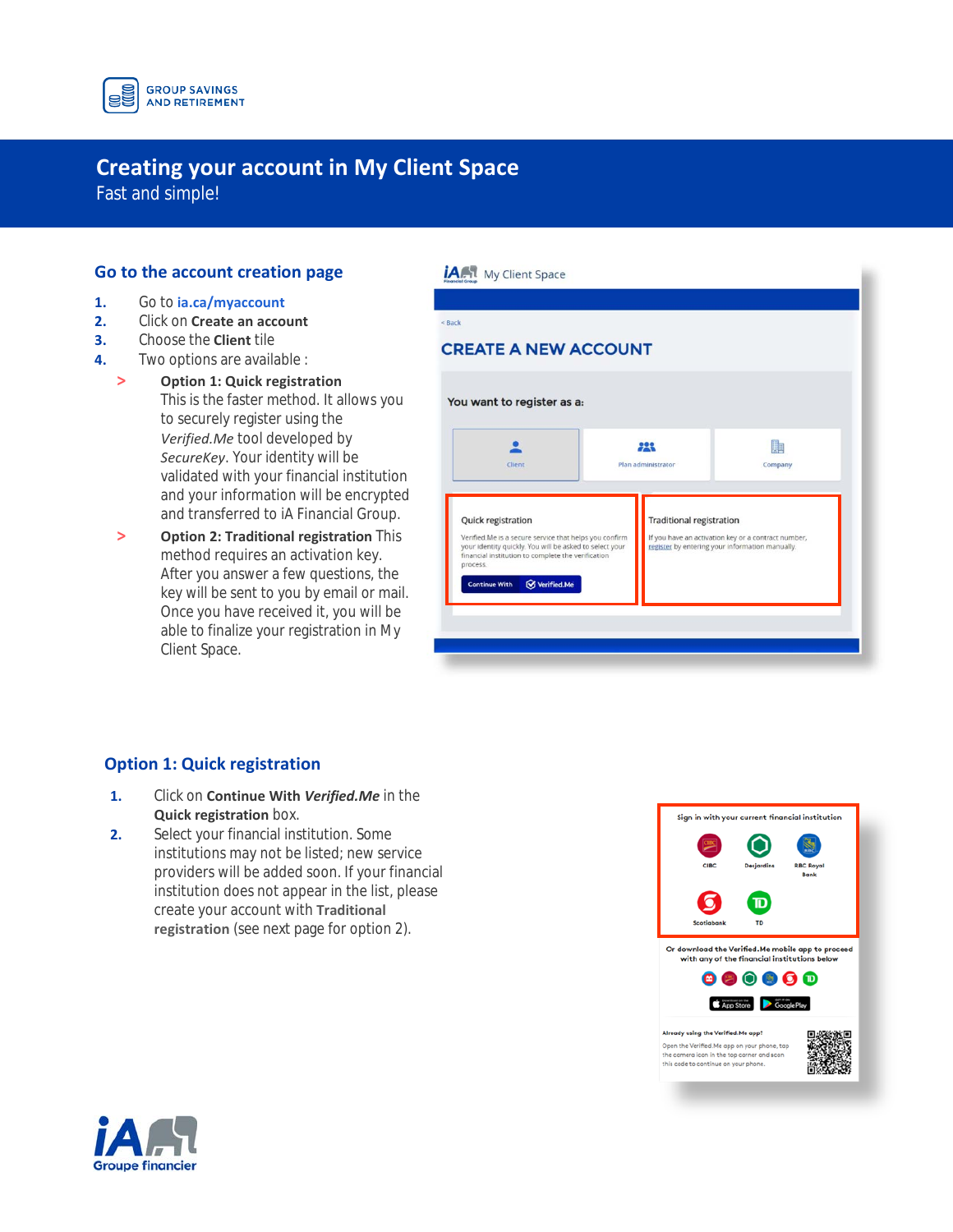- **3.** Authentificate yourself with your user ID and password to log in to the selected financial institution. **Important:** *SecureKey* and iA Financial Group do not have access to the credentials you use to log in to your account.
- **4.** Once profile information has been verified, you will be able to authorize the transmission of your information to iA Financial Group. Your financial institution will securely transmit the information required for your registration to My Client Space in encrypted format.



- **1.** Click on **Register** in the **Traditional registration** box.
- **2.** Enter your personal information (first name, last name, date of birth and postal code), then click on **Continue**.



In the section to enter the activation key, click on **I don't have my key**. **>**



| Register as a                       |                                               |  |
|-------------------------------------|-----------------------------------------------|--|
| Client                              |                                               |  |
| <b>First name</b>                   | Last name                                     |  |
| First name                          | Last name                                     |  |
| Date of birth                       |                                               |  |
| Month<br>Day                        | Year                                          |  |
| Country<br>Canada<br>OInternational |                                               |  |
| <b>Postal Code</b>                  |                                               |  |
| A0A 0A0                             | $\Box$ My address does not have a postal code |  |
| Continue                            | Cancel                                        |  |